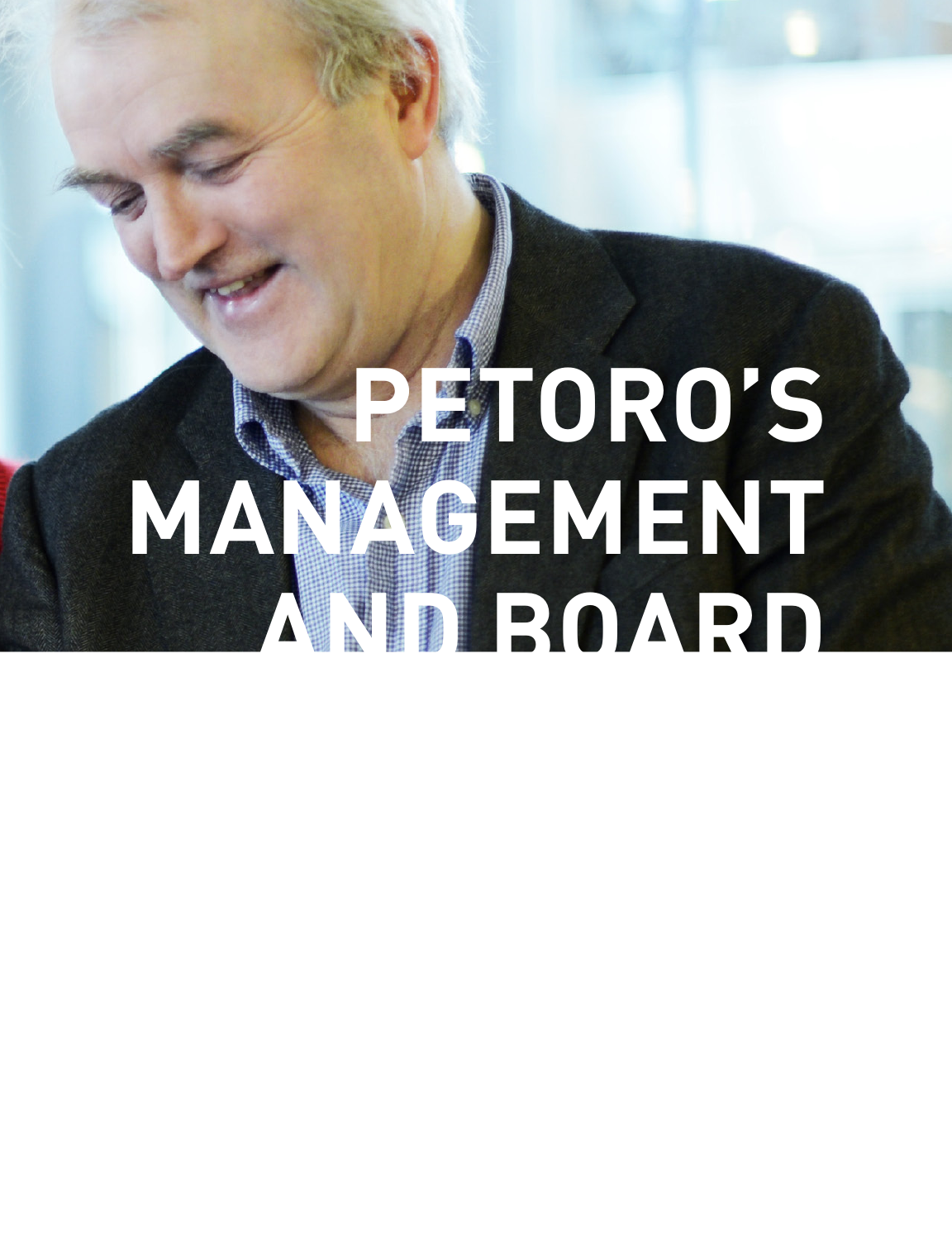# Directors' report 2012

Petoro manages the State's Direct Financial Interest (SDFI), which represents about a third of Norway's total oil and gas reserves. The company's principal objective is to create the highest possible financial value from this portfolio.

> Net income in 2012<sup>1</sup> came to NOK 150 billion, compared with NOK 133.7 billion the year before. Total operating revenue was NOK 213.9 billion, compared with NOK 188.8 billion in 2011. This yielded a cash flow to the government of NOK 146.9 billion as against NOK 128.1 billion the year before. Total production averaged 1 132 000 barrels of oil equivalent per day (boe/d), which was 11 per cent higher than the 2011 figure of 1 016 000 boe/d. The net reserve addition in 2012 was 278 million boe.

#### Income, revenues, costs and reserves

An income after financial items of NOK 150 billion was up by 12 per cent from 2011. This rise reflected higher gas sales and prices, while that effect was offset to some extent by increased costs in buying gas for onward sale and by greater depreciation and write-downs. Overall oil and gas sales for the year averaged 1 197 000 boe/d, compared with 1 083 000 boe/d in 20112 .Further maturation of the portfolio meant only a limited decline in oil production, which was down just two per cent from the year before. Gas output rose by 22 per cent from 2011.

Income before financial items came to NOK 152.7 billion. Net financial expenses of NOK 2.7 billion consisted mainly of calculated interest expenses on future removal liabilities for the SDFI.

Revenue for the year from dry gas sales totalled NOK 106.4 billion as against NOK 81.7 billion in 2011. Total gas sold rose by 20 per cent from 2011 to 44.8 billion standard cubic metres (scm), including sales of third-party volumes. That corresponds to 770 000 boe/d<sup>3</sup>. Troll accounted for 43 per cent of total gas revenue. The average gas price for the year was NOK 2.35 per scm, up nine per cent from 2011.

Total revenue for the year from oil and natural gas liquids (NGL) was NOK 96.3 billion, on a par with the year before. The sales volume totalled 156 million boe, or a daily average of 427 000 boe. The average oil price obtained for the year was NOK 657 per barrel, up by four per cent from 2011.

Other revenues, which primarily comprise tariff earnings from Gassled, amounted to NOK 11.1 billion in 2012 and were on a par with 2011.

Investment came to NOK 25.8 billion, up by 20 per cent from 2011. The biggest spending related to a high level of drilling activity on Troll, Gullfaks and Oseberg, further development of Ormen Lange and the development of a subsea compression facility on Åsgard. In addition come capitalised exploration costs, which brought total investment for 2012 to NOK 26.4 billion.

The cost of operating fields, pipelines and land-based facilities was NOK 16.4 billion, up by five per cent from 2011. This rise reflects increased well maintenance on a number of fields. Exploration-related costs amounted to NOK 1.8 billion, of which NOK 600 million was capitalised as investment related to possible and confirmed discoveries, and NOK 1.1 billion was expensed as exploration costs for dry wells. Correspondingly, exploration expenses totalled NOK 2.3 billion in 2011, of which NOK 1.3 billion was expensed. A total of 12 exploration wells were completed during 2012, two fewer than the year before. Hydrocarbons representing a recoverable volume of 470-580 million boe for the SDFI were proven in seven wells, compared with 320-550 million boe in 2011. The most positive exploration results in 2012 came from Geitungen, adjacent to Johan Sverdrup, as well as from appraisal wells on Johan Sverdrup, Skrugard and Maria.

<sup>1</sup> All figures are based on the accounts compiled in accordance with the Norwegian Accounting Act and Norwegian generally accepted accounting principles (NGAAP).

 $^2$  Sales of entitlement oil, NGL and gas in 2012 totalled 1 129 000 boe/d compared with 1 015 000 boe/d the year before.

 $^3$  One billion scm of gas equals one million scm oe, which corresponds to about 17 200 boe per day (17.2 kboed).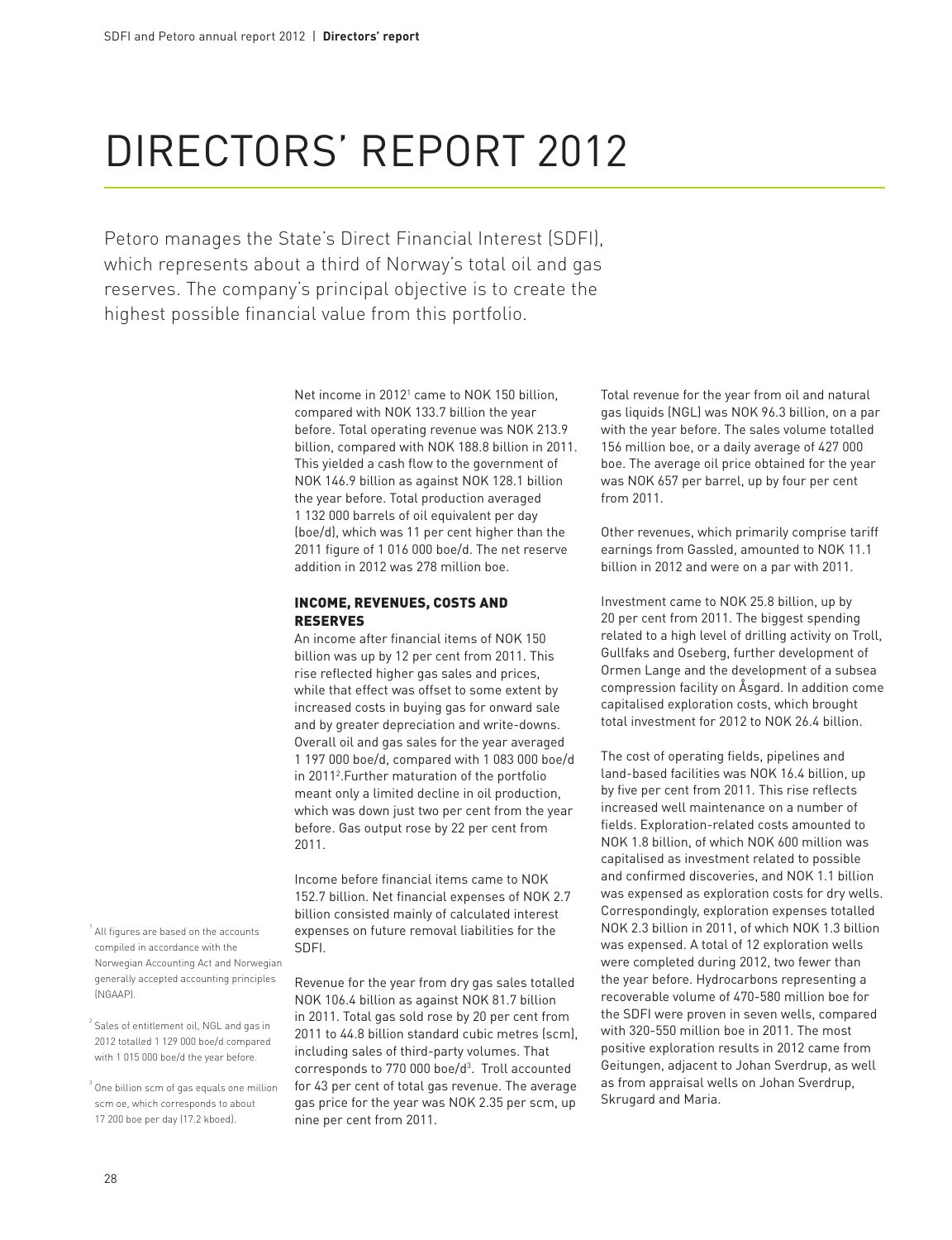At 31 December 2012, the portfolio's expected remaining oil, condensate, NGL and gas reserves comprised 6 623 million boe – up by 136 million boe from the year before. Petoro reports the portfolio's expected reserves on the basis of categories 1-3 in the classification system used by the Norwegian Petroleum Directorate (NPD).

New reserves totalling 290 million boe were added to the SDFI in 2012. At the same time, reserves were downgraded for certain fields, making the net increase 278 million boe. The biggest contribution came from the decision to develop the Martin Linge field. Substantial volumes were also contributed by Heidrun as a result of adjustments to its reserves as well as the SDFI's increased holding, and by Troll following decisions on new wells and improved understanding of the fluid content in gas from this field. The net reserve replacement rate for 2012 was 67 per cent, compared with 160 per cent the year before, and the average replacement rate for the portfolio over the past three years came to 86 per cent. The corresponding figure for 2009-11 was 49 per cent.

#### Book assets and equity

The book value of assets totalled NOK 228.5 billion at 31 December 2012. These assets mainly comprise operating facilities related to field installations, pipelines and land-based plants, as well as current debtors.

Equity at 31 December amounted to NOK 155.1 billion. Long-term liabilities totalled NOK 60.4 billion, of which NOK 58.3 billion related primarily to future removal liabilities. These liabilities are calculated in accordance with an established industry standard based on existing technology. Great uncertainty exists both over the removal estimates and over the timing of removals. Current liabilities, which comprise provision for costs incurred but not paid, were NOK 13 billion at 31 December.

Petoro served at 31 December as the licensee for the government's interests in 158 production licences and 15 joint ventures covering pipelines and terminals, including the interests in Mongstad Terminal DA and Vestprosess DA. It also managed the shares in Norsea Gas AS and Norpipe Oil AS.

## Strategy for Petoro

The company's strategy falls into three parts, and is directed particularly at activities on mature oil fields. These represent large assets in the portfolio, and taking decisions to secure their resources is time-critical. Petoro takes the view that it is important to contribute to ensuring that the mature oil fields receive the necessary attention from other licence partners.

#### **Realise the potential in and close to large**

**mature fields:** Petoro's commitment to realising the potential in large mature fields is directed at extending the producing life of priority installations through the choice of technical solutions, efficient drainage methods and the completion of a larger number of wells per year. Its efforts will help to achieve a time-critical change in the way the fields are operated in coming years. The company is also working for integrated area solutions by prioritising selected installations for use as field centres, and to achieve a timely phasing-in of discoveries.

#### **Integrated and timely development of the gas**

**value chain:** The dynamics in and structure of the European gas market have changed significantly in recent years. Major changes have occurred in relation to gas pricing, regulatory frameworks, the competitiveness of gas and its growth potential. What happens in the global and European markets for natural gas in the future, and an understanding of these developments, are crucial for realising the value potential of the SDFI's gas portfolio. Continued development of a robust marketing and sale strategy for SDFI gas together with Statoil is a priority job. In accordance with the marketing and sale instruction, Statoil sells the government's petroleum together with its own petroleum and takes responsibility for marketing and sales. The goal is to achieve the highest possible value for the petroleum belonging to Statoil and the government.

As the largest participant in Gassled, Petoro plays a key role in the gas infrastructure. This role is expected to become more demanding, since production developments and the technical integrity of the facilities will require significant measures related to Gassled's processing plants in coming years. This has become even more challenging in view of alterations to the owner composition and the risk of changes to the profitability of new investment projects.

#### **Safeguard asset values in new discoveries:**

To ensure optimum development of the portfolio, Petoro's commitment to identifying business opportunities in Barents Sea South will have a high priority. On the basis of the Johan Sverdrup discovery, its commitment in this part of the strategy will also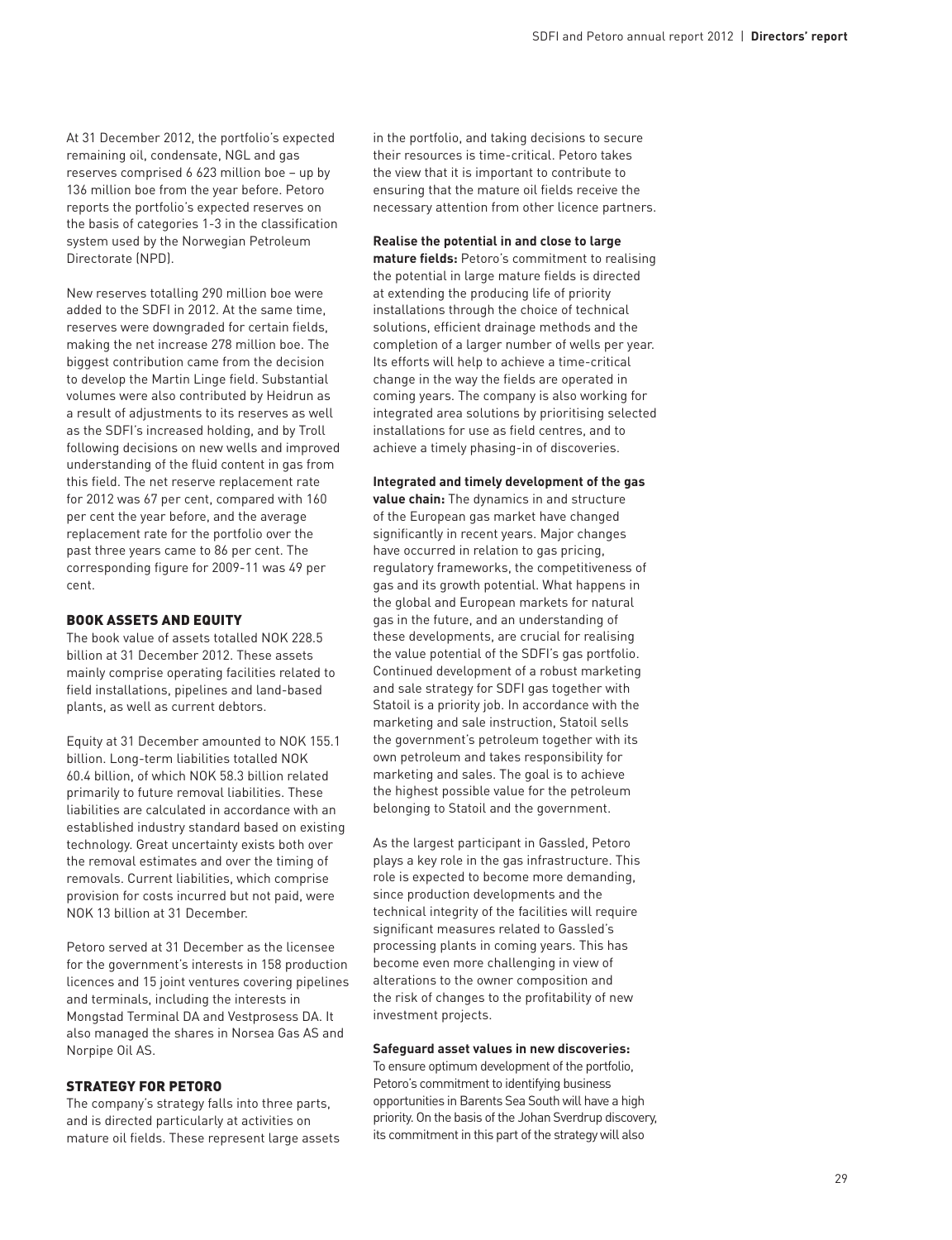be to secure an acceptable development of licensee interests in major North Sea finds.

#### PETORO'S CONTRIBUTION TO ADDED value

The board regards creating added value for the SDFI as an important job at Petoro. Results of the company's work are reflected in a wide range of activities which will contribute to substantial added value both in the immediate future and in the long run. An example of an important issue in 2012 was the work devoted to integrated further development of the Gullfaks area, where Petoro is the only partner of operator Statoil. These efforts embrace decisions related to upgrading drilling facilities, improved recovery and subsea compression. Substantial work was also done to secure decisions on developing the Martin Linge field and on investment related to expanded compression for Ormen Lange plus associated infrastructure. Initiatives which contributed to value added also include the negotiated solution for Snorre secured by Petoro in place of a redetermination, and an increased holding in H-north in the Fram area through negotiations on a unitisation and tie-back to Fram. Another example of safeguarding asset values is provided by Petoro's work in connection with the latest Heidrun redetermination, where the northern part of the N segment was embraced by a sliding scale decision and the SDFI interest was increased through an arbitration finding related to the redetermination.

Petoro has a process which seeks to assess the company's contribution to value added. In recent years, estimates have been NOK 5-10 billion per annum.

# Follow-up of the SDFI portfolio

Petoro's efforts were directed in 2012 at longterm development of the Gullfaks, Snorre and Heidrun oil fields with the aim of ensuring maximum recovery of their resource potential during their commercial producing lives. A commitment was also made to continued development of the Johan Sverdrup, Troll, Ormen Lange, Linnorm and Snøhvit fields. Petoro considers the pace of drilling in mature areas to be too low and worked in 2012 to increase this tempo, particularly on fixed installations.

On Gullfaks, Petoro has worked to achieve a coordinated development of the main field and the surrounding discoveries and prospects. This contributed to the decision by the licence in June 2012 on an overall plan for continued

development of the Gullfaks area. The process clarified that the income basis does not exist for a new platform on the field or for a new extended-reach drilling facility on Gullfaks A. Decisions were taken on a further development of the Statfjord formation in Gullfaks South with two subsea templates, a subsea compression facility for gas from Gullfaks South, and an upgrade of the drilling rig on Gullfaks B.

The commitment to Snorre has related to continued development of the decision base for a new wellhead platform on the field, so that the licensees assess this option in addition to a subsea facility until the choice of concept is made in the summer of 2013. Work has focused on establishing the probability of future production from a possible platform in addition to reducing the investment cost through an optimisation of the jacket and the process facilities. Petoro also secured agreement on a negotiated solution rather than a redetermination of interests between the Snorre participants, which improves collaboration and progress in the licence.

An alternative field development plan for Heidrun has been developed by Petoro to highlight that a further potential exists for reserves over and above that identified in the licence, and to clarify the decisions and investment needed to realise these assets. Petoro's alternative plan, which includes a new platform on the field, is now under consideration in the licence.

Where Johan Sverdrup is concerned, Petoro has worked to establish unitisation principles which will safeguard the government's interests in a field extending across several production licences with differing partner compositions. The company is seeking to achieve good commercial solutions by obtaining an understanding of and influence over the reservoir base, appraisal wells, drainage strategy and field development. A collaboration agreement has been established with Det Norske Oljeselskap ASA on this work. A concept selection is planned in 2013.

The commitment to Ormen Lange has related to the development of a future compression solution. In association with work on new infrastructure for gas in the Norwegian Sea through a Polarled pipeline, land-based compression has been incorporated as part of the Nyhamna expansion project. Polarled would cover about 70 per cent of the costs and provide the opportunity to launch the project in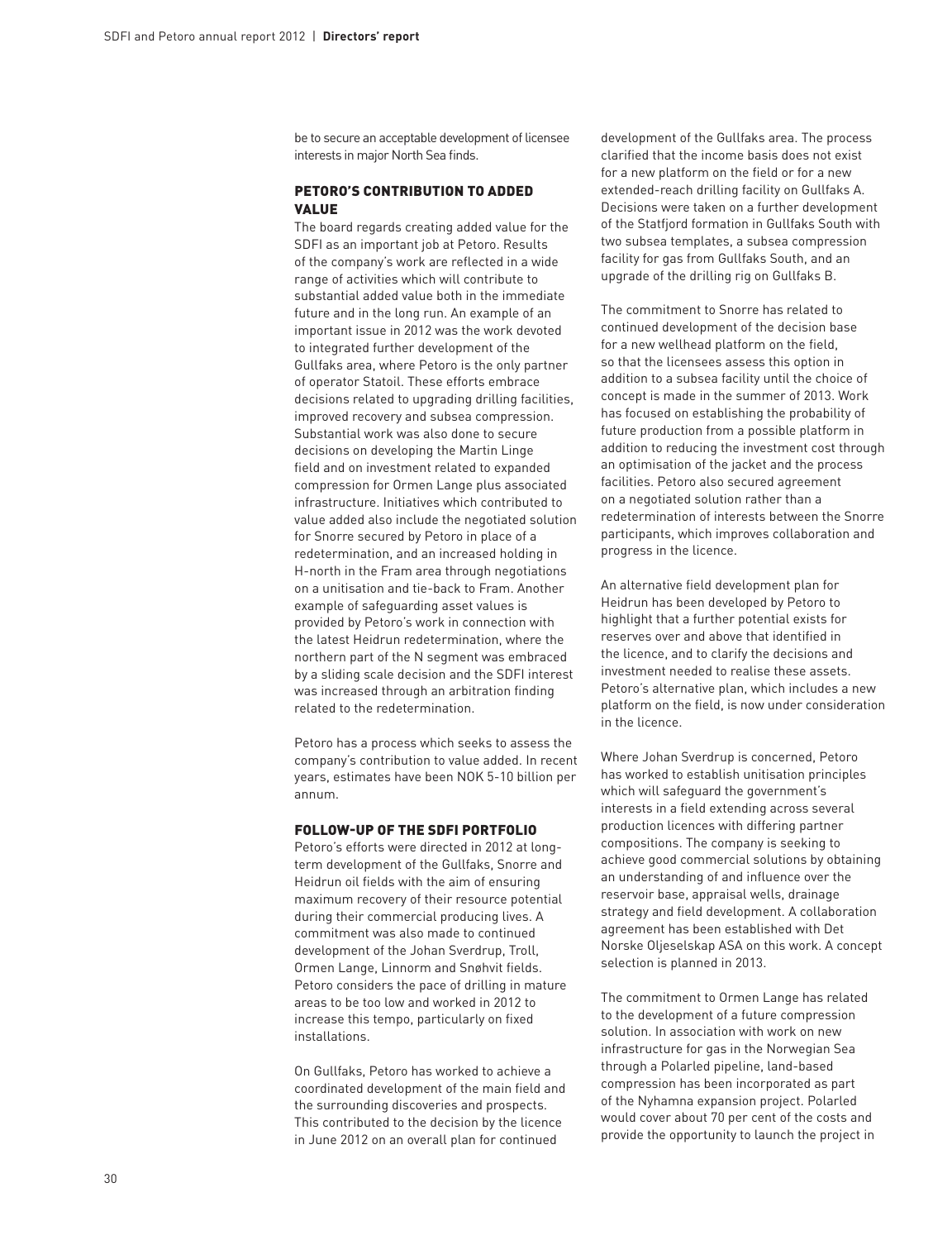

2015. Petoro has also worked on the Linnorm development, which was halted as the result of a substantial rise in costs. A new well is planned for the spring of 2013.

A priority on Snøhvit has been to develop the resource base and ensure expanded capacity at the Melkøya facility, either through a new process train for gas liquefaction or a new gas pipeline. Reserves in Snøhvit have been upgraded, and the licence implemented a project in 2012 to assess increased capacity in order to accelerate production from the field. A substantial increase in costs as a result of a stressed supplier market meant that the capacity expansion project became much less robust against changes in prices, reserves and investment. The project was accordingly halted for the time being in the second half of 2012.

The performance of the existing Snøhvit facility remained unsatisfactory in 2012, and Petoro worked in the licence to establish an improvement project. This has been launched in 2013.

No signs of any improvement in the pace of drilling from fixed installations on the mature fields were seen during 2012. In addition to assessing opportunities for new platforms to secure a substantial increase in the drilling pace, Petoro has been a driving force for extra wells on Heidrun and has assessed the use of lightweight rigs in addition to existing drilling facilities on Gullfaks.

Plans for development and operation (PDOs) of Martin Linge and Svalin were approved in 2012. Decisions were also taken to install permanent subsea seismic arrays on Grane and Snorre.

This will contribute to improving recovery through a better decision base for new wells.

Visund South, the first "fast track" project for operator Statoil, came on stream in 2012 – 35 months after the reserves were proven. A number of such developments are due to be completed in coming years and will help to maintain production.

Certain aspects of the most recent redetermination for the Heidrun Unit were handled in a way which did not accord with Petoro's view. These disagreements were settled in part through appeals to the Ministry of Petroleum and Energy and in part by arbitration. Petoro won acceptance for its complaints, resulting in an increase of 0.39051 per cent or about 5.7 million boe in the SDFI's share.

Petoro is the largest partner in Gassled, with an interest of 45.793 per cent. This joint venture embraces gas infrastructure and terminals on or associated with the NCS. Day-to-day operation is handled by Gassco, which is not a partner. The SDFI received an income of NOK 10.7 billion from Gassled during 2012. Investment and operating costs came to NOK 966 million and NOK 2.1 billion respectively, on a par with 2011. Regularity at Gassled's export points to the markets was 99.65 per cent, compared with 99.17 per cent in 2011. Gassled decided in 2012 to build a new Norpipe terminal in Emden.

# Marketing and sale of the products

All oil and NGL from the SDFI portfolio is sold to Statoil. The latter is responsible for marketing all the SDFI's natural gas together with its own gas as a single portfolio, but at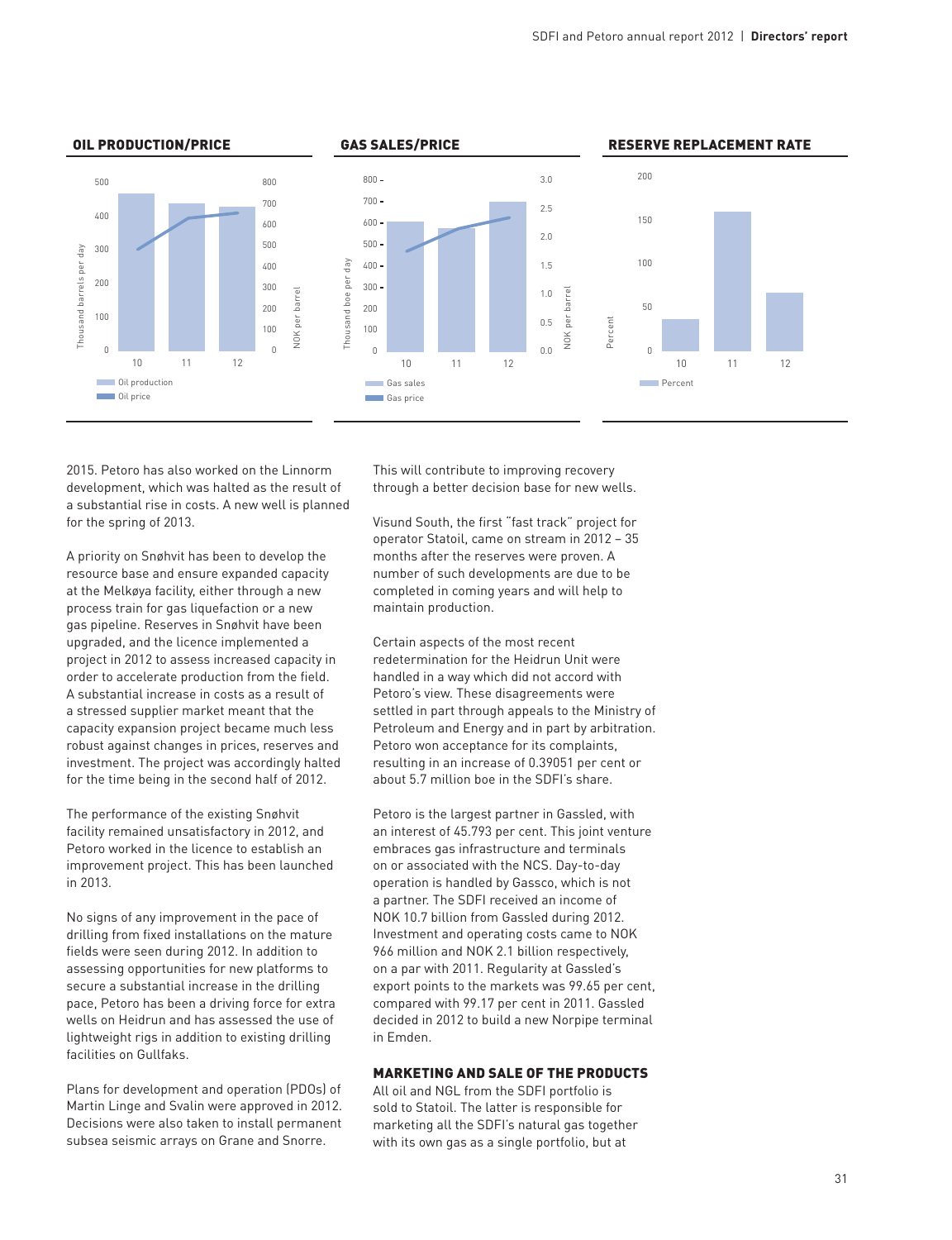the government's expense and risk. Petoro is responsible for monitoring that Statoil's sales of the SDFI's petroleum achieve the highest possible overall value, and for ensuring an equitable division of total value creation. Petoro concentrates in this work on Statoil's marketing and sales strategy, issues of great significance in value terms, matters of principle and questions relating to incentives.

Oil prices were particularly influenced during 2012 by two factors – weak global economic growth on the one hand and geopolitical conditions on the other. Weak growth helped to keep the rise in oil demand below the historical trend, while geopolitical tensions contributed to reducing world crude output and thereby to keeping prices relatively high. With brief exceptions, oil prices moved within a band of USD 100-120 per barrel. The average figure for 2012 was USD 113 per barrel compared with USD 114 in 2011, or NOK 657 and NOK 632 per barrel respectively.

European demand for gas declined by about four per cent in 2012, with developments varying by plus/minus five per cent between the different countries. Foreign sales of Norwegian gas increased by 16 per cent, while Russian exports fell by eight per cent. Part of the gas volume sold to Europe is priced in accordance with market quotations which reflect the balance between supply and demand (spot pricing). Spot prices in the European gas market were stable during 2012 and marginally higher than the year before.

The average gas price for the SDFI portfolio in 2012 was NOK 2.35 per scm, compared with NOK 2.15 the year before. About 65 per cent of the SDFI's gas production was sold under long-term contracts at 31 December, with the rest sold in the spot market. Gas prices in the long-term contracts are primarily calculated in relation to the price of oil products and quotations in the gas market.

Crude prices again helped to maintain a differential between oil-indexed contract prices and spot prices for gas in 2012. This position led to pressure on the level of prices in the longterm oil-indexed contracts.

Petoro has worked to ensure maximum value creation for the gas portfolio, including realisation of the value potential in the longterm sales contracts. The company is concerned to ensure that available gas is sold in the market at the highest possible price, and that

the flexibility of production plants and transport capacity is exploited to optimise deliveries.

Petoro also monitored and assured itself that petroleum sales to Statoil's own facilities are made at their market-based value. In addition, checks were made to ensure that the SDFI was being charged an equitable share of costs and received its equitable share of revenues.

# Health, safety and the environment (HSE)

HSE results for facilities in the portfolio have been improving over a number of years. The serious incident frequency (SIF) per million working hours was 1.3 for 2012, an improvement of almost 15 per cent from the year before. This is based on 47 incidents registered as serious on the 18 fields in the target group. No fatalities were suffered in Petoro's portfolio during 2012. Dropped objects and incidents related to mechanical handling continued to dominate the statistics, despite big improvements in these categories over the past three years. The personal injury frequency per million working hours has been stable at around 5.3 for the same period.

Petoro works both with operators and the industry as a whole to achieve reductions in personal injuries and serious incidents. It participated in several HSE management inspections on selected fields and installations during 2012.

The company focused attention during the year on measures to reduce the risk of major accidents. To identify risk elements in the licences, efforts were made to establish best practice through a collaboration project with ConocoPhillips, ExxonMobil and Total. Brainstorming sessions were conducted in 14 Statoil-operated licences during 2012 to identify risk elements with a major accident potential. This work will continue in 2013 with the goal of further operationalising the process. The project has been presented to the Petroleum Safety Authority Norway, and received a positive response.

With regard to the natural environment, Petoro wants to ensure that power from shore is considered for new field developments and major conversion projects. See the section on the natural environment in the chapter on corporate social responsibility.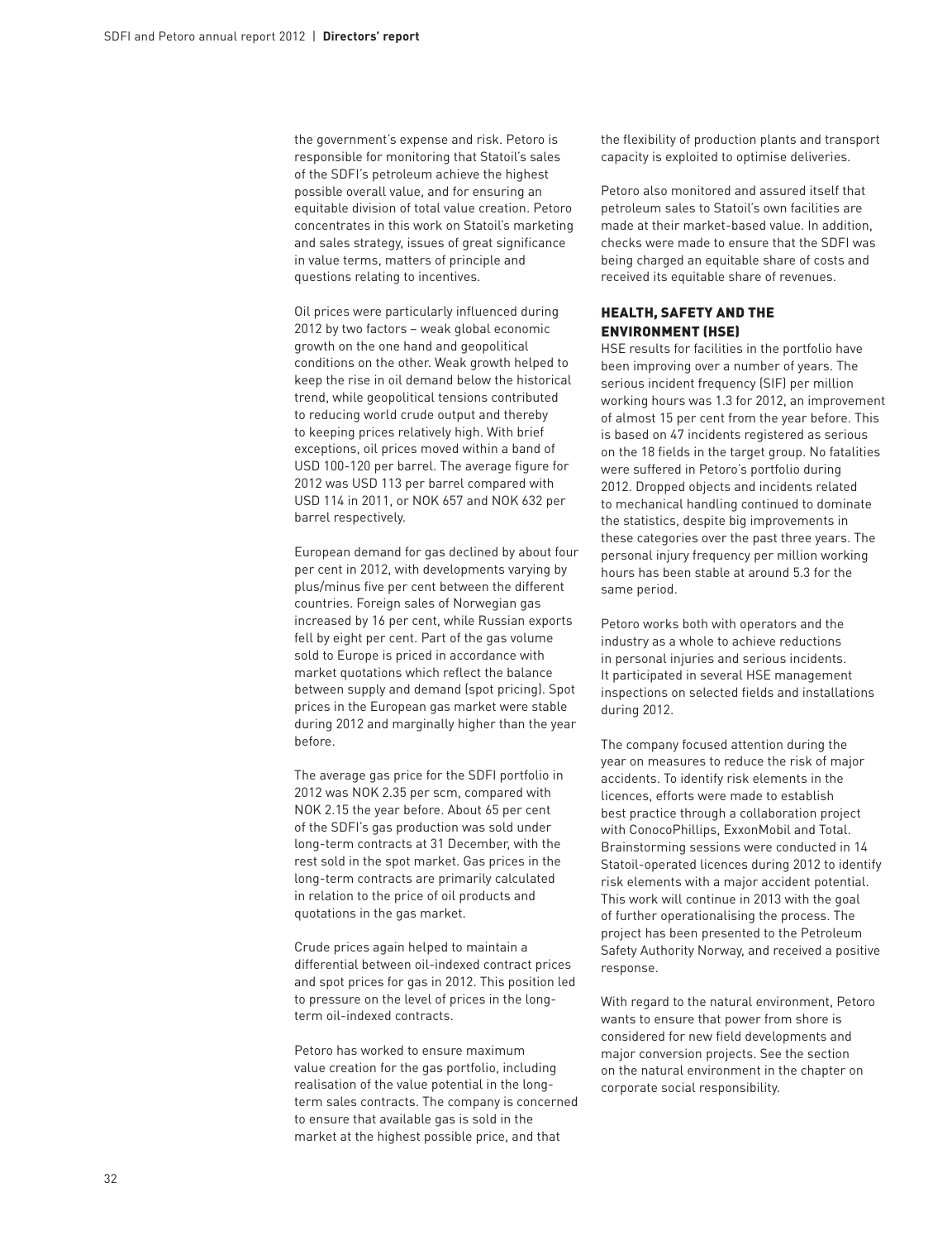# Attractive working environment and expertise

The individual Petoro employee is crucial to the company's deliveries and success, and the board gives emphasis to ensuring that the company offers a stimulating working environment which attracts people with the right expertise and positive attitudes. Helping each employee to achieve the professional and personal development needed to attain the company's goals and secure good utilisation of its overall expertise is a management responsibility.

Opportunities for professional and personal development will help to retain, develop and attract good personnel. Learning and expertise development goals with associated plans are drawn up each year at company and individual level. The company audited its system for performance assessment reviews during 2012, and also thereby its efforts to continue developing a culture which focuses on the individual employee's most important contributions to achieving goals. In addition, a two-pronged development programme to strengthen relational competence was completed. The aim was to enhance Petoro's ability to succeed with its goals and strategies in the licences.

The company's human resources policy aims to ensure diversity and equal opportunities, develop expertise and facilitate a good working environment.

Petoro had 64 employees at 31 December 2012, compared with 67 a year earlier. Six staff left during 2012. The company has sought to strengthen its organisation through new recruitment in recent years, particularly technical specialists with higher education and relevant experience. The labour market for this type of expertise is tight, and recruitment processes are complicated and timeconsuming. Petoro expects to increase its staff to 69 during 2013.

Sickness absence came to 2.35 per cent, compared with 1.9 per cent in 2011. Despite the increase, this represents a positive result. The rise from 2011 reflects rather more longterm sick leave in 2012, while short-term absences were reduced. Petoro has an inclusive workplace (IA) agreement, and gives weight to close follow-up and dialogue as well as to making arrangements which can ensure that such absences are as short as possible.

Collaboration with the company's working environment committee (AMU) and works council (Samu) lays an important basis for achieving a good working environment in the company. Work in these bodies again functioned well in 2012.

# Corporate social responsibility (CSR)

Petoro's management of substantial assets on behalf of the Norwegian government calls for good corporate governance which fulfils the expectations of its stakeholders and society at large. The board adopted guidelines in 2012 for the exercise of corporate social responsibility (CSR) at Petoro. CSR embraces the activities voluntarily pursued by the company over and above existing legal and regulatory obligations. Petoro undertakes to conduct its business operations in an ethically acceptable, sustainable and responsible manner. Funding for discharging its management duties and for running the company is provided through appropriations from the government, and Petoro has no mandate to provide monetary support for social purposes. The board emphasises that the company's CSR forms an integral part of its activities and strategies. This is reflected in part through its values. Petoro's CSR was earlier addressed as part of its business ethics through the guidelines on this subject. Measures which ensure that Petoro discharges its CSR include the following.

**Ethical guidelines.** The company has guidelines on business ethics, which are publicly available. Their purpose is to clarify principles which govern the company's commercial operations and employee behaviour. All employees sign the company's ethical guidelines every year. These guidelines cover such considerations as the duty of confidentiality, possible conflicts of interest and issues related to the receipt of gifts and services. Petoro has established security requirements for data and for information and communication technology (ICT) in its operations. Its information systems and data are secured against unauthorised access. The consequences of breaching Petoro's guidelines on business ethics are covered in a separate section. The company expects its partners and contractors/suppliers to maintain the same ethical standards set for its own business operations.

**Openness on money flows and anti-corruption work.** Petoro does not accept any form of corruption or other malpractice. Employees are not permitted to receive remuneration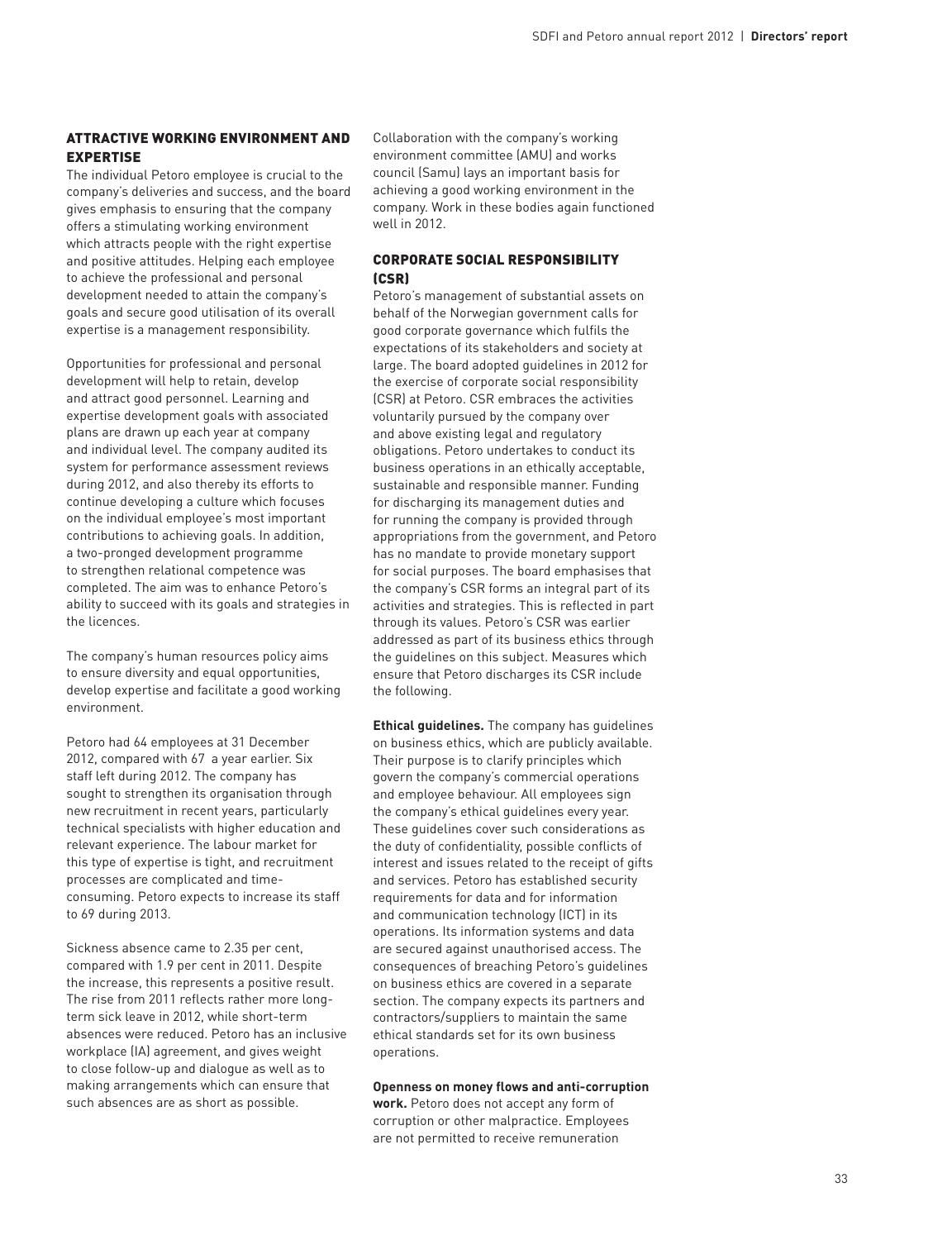from others in their work for the company. Petoro reports money flows related to the SDFI portfolio on an annual basis to the extractive industries transparency initiative (Eiti). Details of the remuneration of directors and senior executives are provided in a separate note to the accounts for Petoro AS.

**HSE declaration.** Through its HSE declaration, Petoro has a goal of creating a good physical and mental working environment for all employees. It has routines for reporting conditions open to criticism. The board encourages the company's employees to raise ethical issues and to report any breaches of the regulations they encounter. The internal audit function is an independent whistleblowing channel with the right and duty to report to the board. No cases of whistleblowing were recorded in 2012.

**Diversity and equal opportunities.** Petoro will not discriminate on any basis. Women accounted for 36 per cent of the total workforce in 2012, similar to the year before, and for 42 and 25 per cent of the company's directors and executive management respectively. Petoro gives weight to equality between the genders in terms of opportunities for professional and personal development, pay and promotion. The company facilitates a flexible customising of working hours. When determining pay and in pay negotiations, Petoro is conscious that men and women must be treated equally. No systematic or significant differences exist between male and female pay in the company. Petoro has employees from several countries.

**Natural environment.** Petoro undertakes as a licensee to ensure that operations in which it participates are conducted in a sustainable manner which minimises negative impacts on nature and the natural environment. The NCS has a good record for environmental impacts compared with other petroleum provinces. Further improvement is nevertheless the goal.

Petoro is concerned to ensure that power from shore is assessed for new field developments and major conversions, and that a decision is based on technically feasible solutions at an acceptable abatement cost. One condition for increased use of power from shore is sufficient capacity in the electricity grid on land. A preunit agreement was established in 2012 on the development of joint infrastructure for Johan Sverdrup and other discoveries on the Utsira High, including common solutions for power from shore. The purpose of this work is to

establish a robust and sustainable concept for power from shore, based on the requirements of four field developments in the same area. This represents the first occasion that such an area solution is being studied on the NCS. The timetable for such an area solution calls for installation in 2017 and power deliveries from 2018. Plans call for Johan Sverdrup to come on stream in the latter year.

The company contributes to creating environmentally conscious attitudes among all its employees. Waste sorting and incentives to increase the use of public and environment-friendly transport were continued in 2012. Emphasis is given to efficient ICT solutions and good communication systems, with opportunities to replace travel with videoconferencing.

Petoro reports emissions to the air and discharges to water from the portfolio in a separate chapter of this report on the natural environment, based on figures obtained from the operators. No large individual discharges to the sea or on land occurred from the SDFI portfolio during 2012.

#### Research and development

The oil companies devote some NOK 3 billion per year to petroleum-related research and development (R&D), and the supplies industry spends about NOK 1 billion. Through its interests in production licences, Petoro contributes to R&D by meeting its share of these costs in accordance with its participatory interest in the production licences, where the funds are managed by the respective operators. This amounts to more than NOK 500 million per annum.

Qualifying new technological solutions for field application and their efficient implementation on fields represent a major challenge for the oil industry, including on the NCS. Many initiatives on the borderline between technology development and qualification are accordingly financed directly through projects and in dayto-day operation. The costs are carried on the investment budgets of the joint ventures. Qualification of subsea compression on Ormen Lange, Åsgard and Gullfaks, totalling NOK 7-8 billion over a five-year period, is a case in point. Petoro has worked for a number of years to secure faster adoption of technological opportunities and improved roll-out of new technologies in the production licences.

The company's commitment in 2012 focused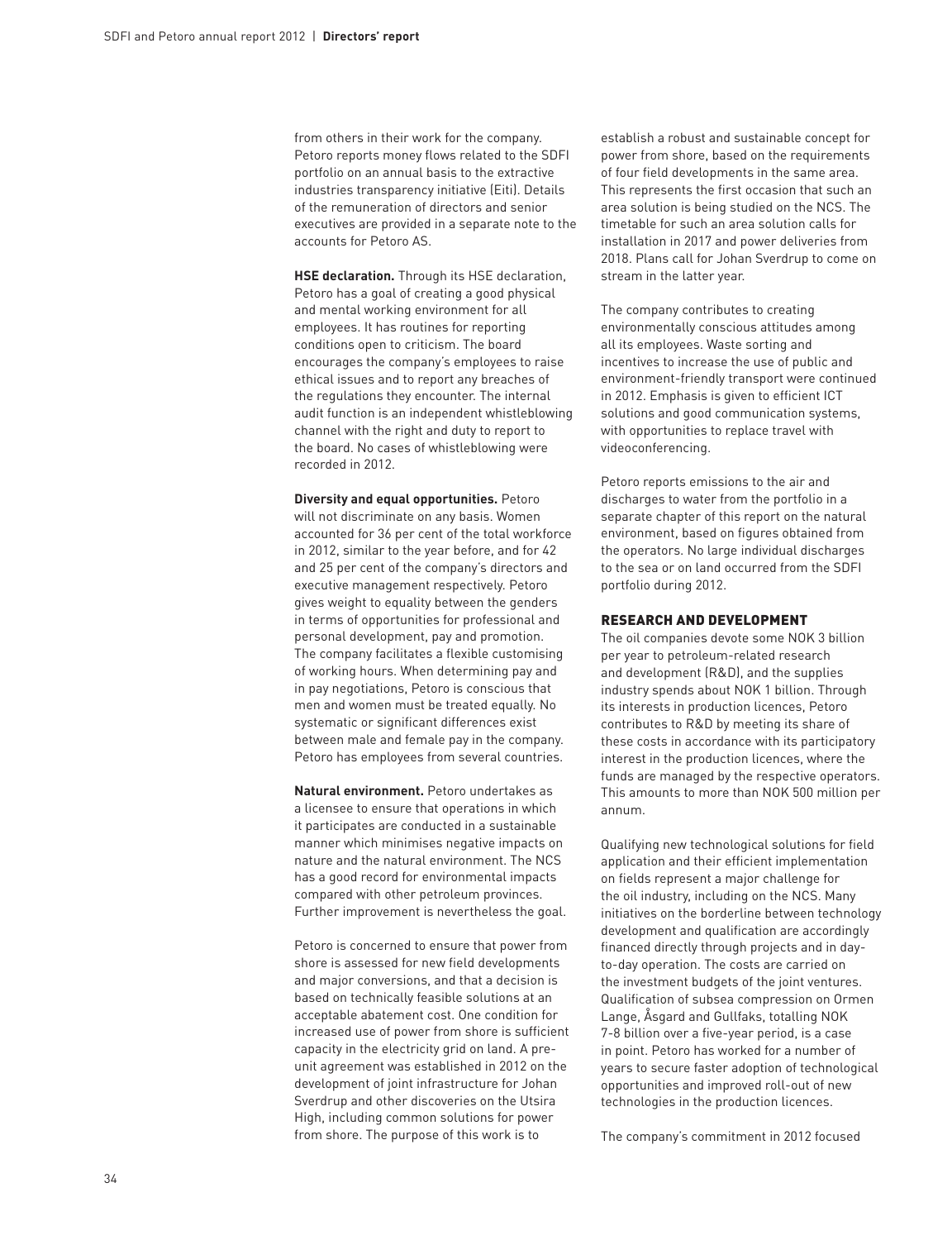





particularly on maturing a pilot project for subsea compression on Ormen Lange. Petoro was a driving force in 2012 for the decision to install permanent subsea seismic cables on Snorre and Grane, and worked to persuade the Heidrun licence to assess the potential for such facilities.

Efforts have been made by Petoro over a number of years to increase the pace of drilling on the big mature fields. Coiled tubing drilling is a technology which could help recovery from small well targets, while boosting the production contribution of new wells. Petoro worked in 2012 to persuade the Heidrun licence to approve a pilot project for coiled tubing drilling.

### Corporate governance

The board gives weight to good governance to ensure that the SDFI portfolio is managed in a way which maximises long-term value creation. Petoro's management system is based on the Norwegian code of practice for corporate governance to the extent that the code's recommendations are relevant to Petoro's business and the frameworks established by the company's form of organisation and ownership. Further developed in 2012, the management system simplifies the availability of management information and helps to concentrate attention on the attainment of company targets and on the risk picture at all times.

Petoro seeks a corporate culture characterised by commitment and decisiveness within a good internal control regime. Its values base and ethics are embedded in its values and guidelines on business ethics.

#### WORK OF THE BOARD

The board held 13 meetings in 2012. An annual meeting and work plan has been established for the board, with the emphasis on the consideration of strategy, goals, budgets and interim results. The board is concerned with overall value creation from the total portfolio, and with ensuring that the state receives its rightful share and does not get charged a larger proportion of costs than is warranted. Balanced scorecards are a key instrument used by the board in following up the company's results, and it measures the results achieved against established commercial and organisational goals.

The board considers major investment decisions in the portfolio as well as following up and considering the commercial business, including monitoring Statoil's duties under the marketing and sale instruction. It also monitors the company's overall risk picture. The board ensures that control systems have been established and that the business is conducted in compliance with the company's values base and guidelines on business ethics.

Guidelines for CSR were established by the board in 2012. Petoro's CSR had previously found expression in the instructions issued by the board for its own work and that of the chief executive, and is also reflected in the company's guidelines on business ethics. The board has maintained the practice of allocating preparatory work related to compensation arrangements to a sub-committee. Conflicts of interest are a fixed item on the agenda at board meetings, and directors with such a conflict withdraw from the board's consideration of the relevant issue. The board conducts an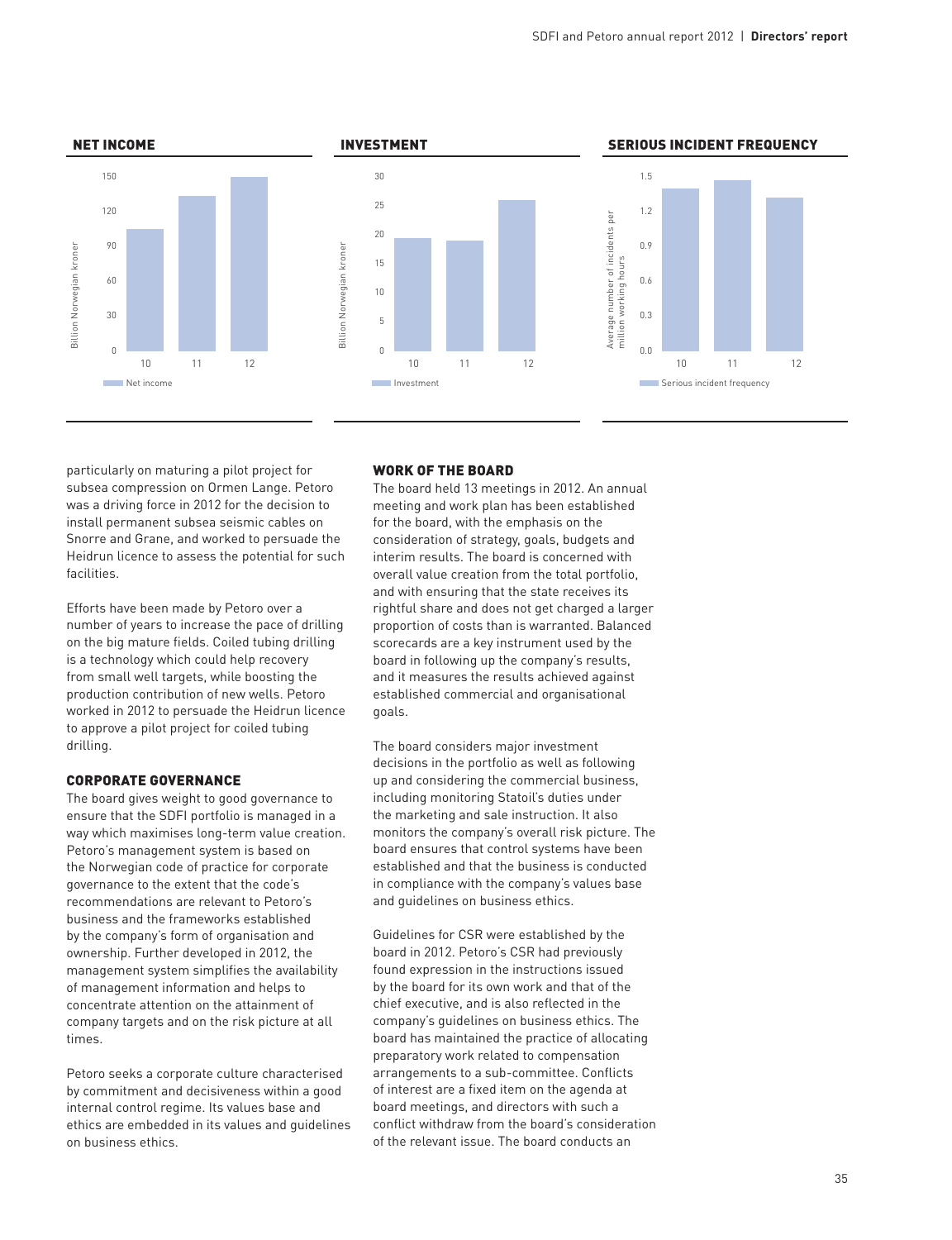annual evaluation of its own work. An external consultant assisted the board in conducting this self-assessment for 2012.

The president and CEO has announced that he wishes to exercise his right to take early retirement, and will step down in June 2013. The board wishes to thank Kjell Pedersen for doing a good job in building up, positioning and running Petoro from its foundation in 2001. Work on appointing a new chief executive has been initiated by the board.

Each director and the board as a collective body seek to strengthen their expertise in various ways. These include participation in courses and conferences and generally following developments in the area. The board conducted a study trip during the year to enhance its own expertise.

Petoro's board comprises Gunnar Berge as chair, Hilde Myrberg as deputy chair, Mari Thjømøe, Per Arvid Schøyen and Nils-Henrik M von der Fehr as the other shareholder-elected directors, and Anniken Teigen Gravem and Ragnar Sandvik as directors elected by and from among the employees.

# Risk management and internal **CONTROL**

The board conducted an assessment of the risk picture in 2012 on the basis of the approved strategy, and set targets for the coming year. Compensatory measures were identified for the biggest risks Petoro has an opportunity to influence through the frameworks available to it. The most important identified risks relate to the delayed availability of new drilling rigs and the quality of drilling services, the threat posed to the profitability of new projects in the planning phase by high costs, and a failure to realise the value potential because insufficient account is taken of new market realities for gas. A risk also exists that the SDFI's agreed unitisation interest in the new Johan Sverdrup discovery will fail to reflect Petoro's view on the division of the assets. In addition, a failure by operators and partners to give sufficient priority to the large mature fields in a long-term perspective could pose a risk, as would the inability of Petoro to win through in the licences with its efforts on Snorre, Gullfaks and Heidrun.

The most important operational risks are followed up in the management committees for priority fields in the business areas. Principles for risk management in Petoro build on the internationally recognised Coso/ERM

framework for internal control, and on in-house expertise.

#### Prospects

Considerable changes are taking place on the NCS, and the future of the SDFI portfolio depends on progress in the mature oil fields as well as developments in the gas market and in new exploration acreage. Production forecasts for the SDFI portfolio indicate a significant decline in output after 2020, despite major discoveries in 2011 and 2012.

The Johan Sverdrup and Skrugard/Havis discoveries have created optimism and new drive both in mature areas of the NCS and in the Barents Sea. All the discoveries involving Petoro in 2012 were oil finds. Interest in the award of Barents Sea acreage has been high. Petoro is concerned to see a clear area strategy established as the basis for future exploration and field development in this area and for the development of oil and gas infrastructure there. Realising the Polarled gas pipeline project could also yield increased incentives for exploring the Norwegian Sea.

Existing fields contain substantial remaining reserves. This underlines the significance of these producers, and it is accordingly important that the joint ventures for the big mature fields are able to realise this potential.

Increased reserves, effective application of innovative technology solutions and new work processes, combined with high oil prices, have contributed over a lengthy period to extending the producing life of several large mature fields. Oil output is falling significantly every year, and this trend is reinforced by a steady decline in the pace of drilling and fewer wells per year. The extension of producing life calls for increased investment on infrastructure to maintain functionality and technical integrity. Spending on wells is higher than anticipated because of substantial cost rise and a greater need for wells than expected. However, investment decisions are challenged by uncertainty over the remaining reserve base. These challenges are complex, and realising the reserve potential in the big fields is a substantial and demanding job. The board would emphasise the importance of Petoro strengthening its efforts to prioritise the mature fields on the NCS.

Statoil is the dominant player on the NCS and operates about 80 per cent of production from the SDFI portfolio. This means that the choices made by this company have great significance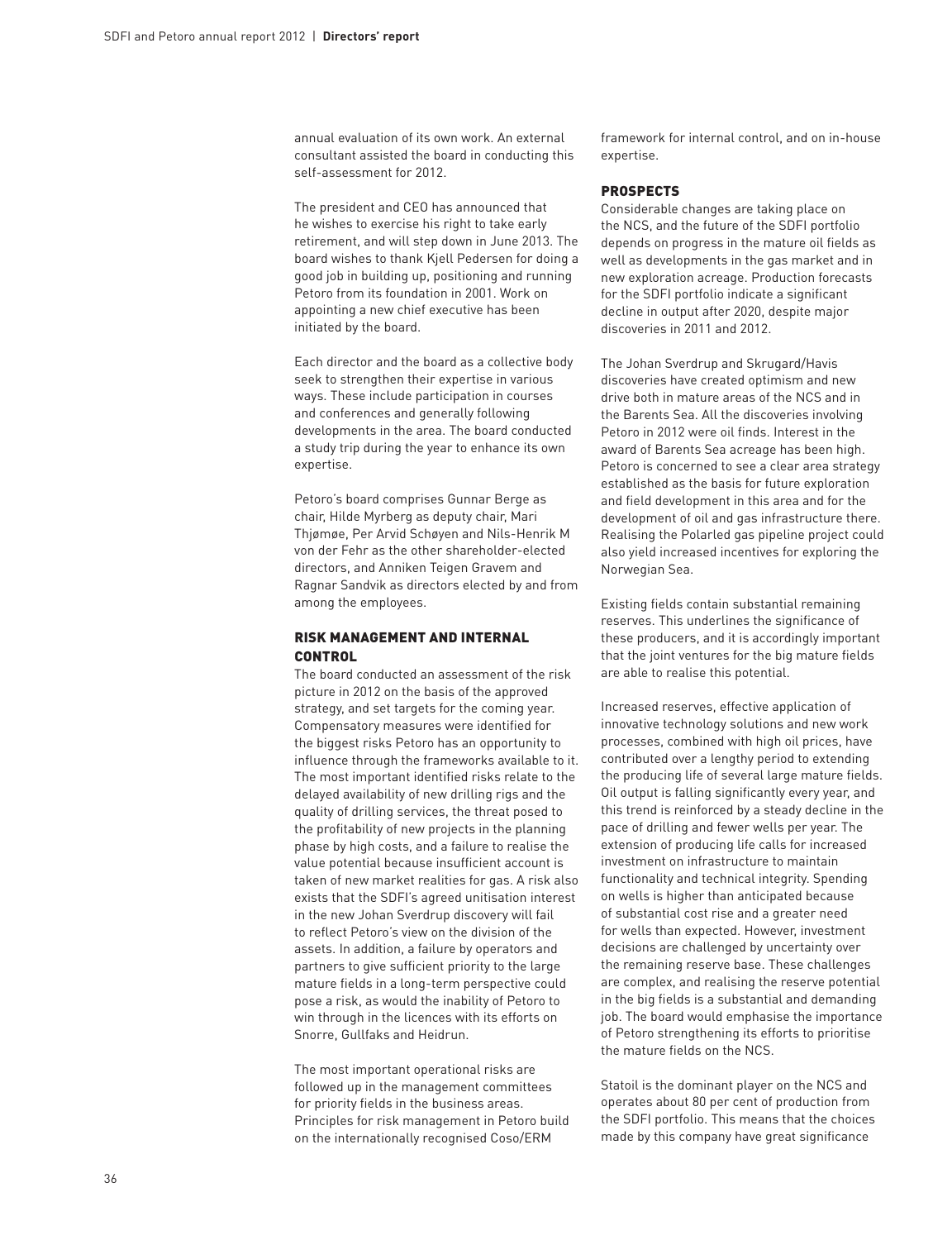for the further development of the NCS and the SDFI.

Fast-track development of small oil fields is an approach which has breached the trend for lead times in new projects. On the other hand, the high level of activity on the NCS is pushing up costs. That could challenge the profitability of new developments.

Petoro will contribute to enhanced value creation and gives priority to work in the areas where the value potential and its ability to exert influence are greatest. The company achieves this through purposeful use of the funds allocated to it for independent studies and assessments, and to support and challenge the operators. Where commercial matters are concerned, Petoro safeguards the government's interests in relation to other companies and their priorities. It fulfils this role within the appropriations provided over the central government budget through a purposeful buildup of its own expertise and capacity, and by setting good priorities.

The board expects oil prices to be relatively high but fluctuating during 2013. Prices are balanced between uncertainty on the supply side related to relatively low reserve capacity and persistent unrest in the Middle East, and uncertainty over demand related to world economic trends. Output from the SDFI's portfolio is expected to remain above one million boe in coming years, with a further shift from oil to gas.

Structural market changes and increased availability of liquefied natural gas (LNG) have reduced price levels for gas relative to those for oil. The economic position in Europe is expected to yield persistently weak demand for gas in this market. Great uncertainty also prevails about the availability of LNG to Europe, because this depends on demand in Asia. Viewed overall, the outlook for the balance between supply and demand for gas in Europe is very uncertain. In addition, uncertainty prevails about the role of gas in the future European energy picture. That applies particularly in the electricity generation sector as a result of current processes within EU energy and climate policies.

# Petoro AS – share capital and **SHAREHOLDER**

The company's share capital at 31 December 2012 was NOK 10 million, divided between 10 000 shares. All the shares are owned by the Ministry of Petroleum and Energy on behalf of the Norwegian government. Petoro's business office is in Stavanger.

# Petoro Iceland AS

The Icelandic government awarded two production licences on 4 January 2013 in the second licensing round on Iceland's continental shelf. A 25 per cent interest in each of these licences is held by the Norwegian state, as detailed in Proposition no 42 S (2012-2013) to Norway's Storting (parliament). Petoro AS established a Norwegian subsidiary, Petoro Iceland AS, in December 2012 with an Icelandic branch to undertake on-going management of the Norwegian state's participatory interests. The branch serves as the licensee and participant in the two joint ventures on the Icelandic continental shelf.

# Petoro AS – net income and allocations

Administration of the portfolio by Petoro is subject to the accounting regulations for the government. The company maintains separate accounts for all transactions relating to the participatory interests, so that revenue and expenses for the portfolio are kept apart from operation of the company. Cash flows from the portfolio are transferred to the central government's own accounts with the Bank of Norway. The company prepares separate annual accounts for the SDFI, with an overview of the participatory interests managed by Petoro and associated resource accounting. Accounts for the portfolio are presented both on the cash basis used by the government and in accordance with the Norwegian Accounting Act and Norwegian generally-accepted accounting principles (NGAAP). All amounts cited in this directors' report are based on NGAAP.

Petoro's operating revenue takes the form of a contribution from the government, which is directly liable for the commitments accepted by the company under contract or in other forms. The government contribution for 2012 was NOK 281.2 million, compared with NOK 264 million the year before. Since this sum includes VAT, disposable revenue was NOK 225 million as against NOK 211.2 million in 2011. Petoro received an additional appropriation of NOK 27 million exclusive of VAT in 2012 related to the Johan Sverdrup field. Recorded income related to Johan Sverdrup was NOK 19.5 million exclusive of VAT. Total recorded income, including financial income, for 2012 was NOK 249 million, compared with NOK 221.6 million the year before.

Operating expenses were NOK 256.7 million for the year, compared with NOK 228 million in 2011. These expenses related primarily to